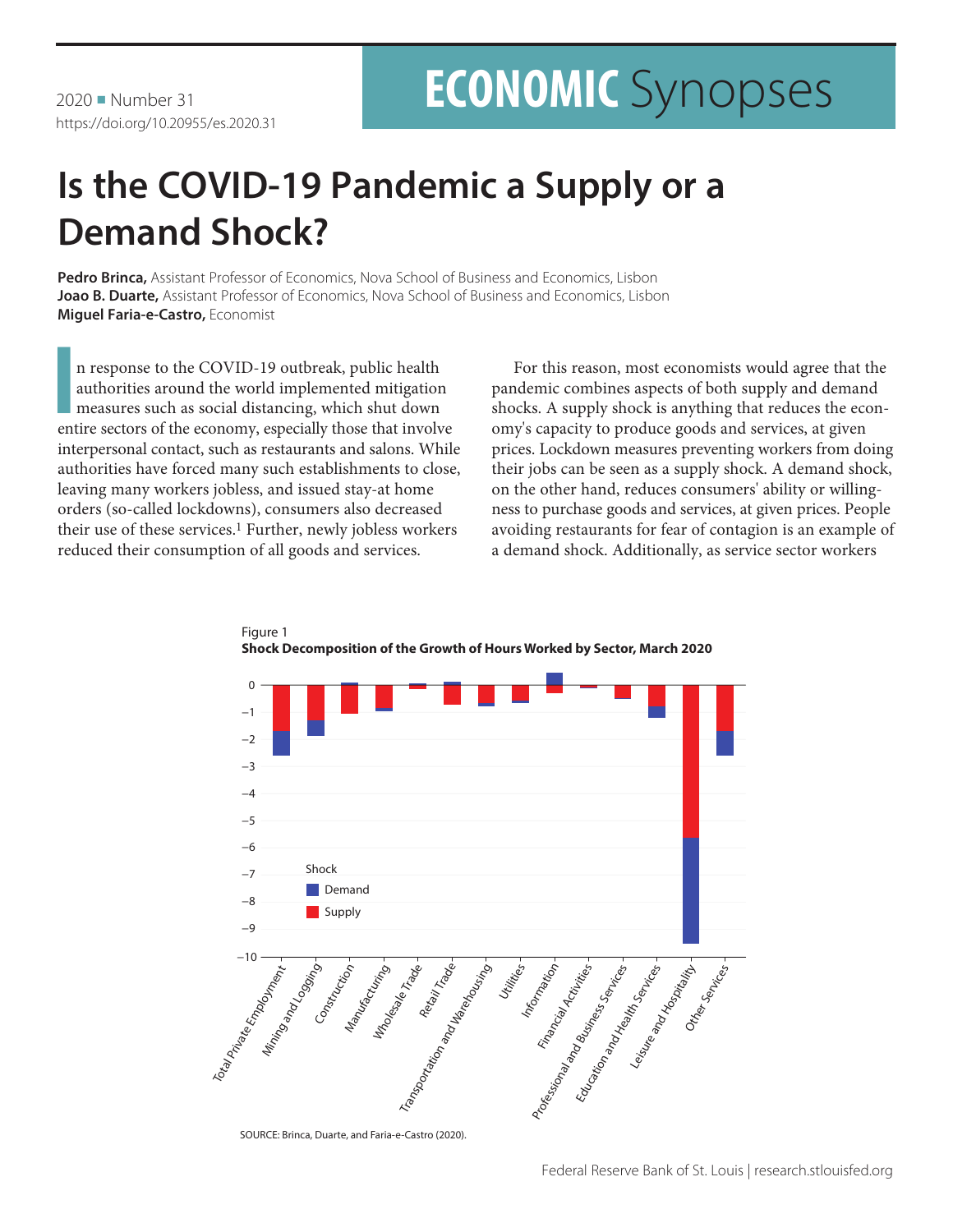

Figure 2 **Shock Decomposition of the Growth of Hours Worked by Sector, April 2020**

SOURCE: Brinca, Duarte, and Faria-e-Castro (2020).

lose their jobs and income, they stop purchasing all kinds of goods, such as cars and appliances, which can also be thought of as a sectoral demand shock.

## Labor supply shocks likely account for most of the fall in hours worked.

Conventional monetary and fiscal policy can offset some types of aggregate demand shocks, but other policies may be more appropriate to counter supply shocks. Understanding whether supply or demand causes a particular shock is therefore very important for policy design. The government doesn't want to stimulate activity in certain service sectors because of concerns about further spreading COVID-19. The government could, however, stimulate sectors that are not part of the lockdown but are subject to aggregate shocks. This means that it is important to understand whether supply or demand shocks or both affect each sector.

In a recent paper (Brinca, Duarte, and Faria-e-Castro, 2020), we use data on U.S. hours worked and real wages to estimate labor demand and supply shocks for the aggregate economy and for different sectors. The following simple assumptions identify supply and demand shocks: If hours and wages (prices and quantities) move in the same direction, we assign a higher probability to those movements being caused by a demand shock. On the other hand, if hours and wages move in opposite directions, we assign a higher probability to a supply shock.2

Figure 1 plots the shock decomposition for March 2020, when the lockdown began, of the growth rate of hours worked by sector. The sum of the red and blue bars is the percentage point change in the growth rate of hours worked relative to its historical average; the size of the red bar relative to the blue bar shows how important supply shocks were relative to demand shocks in that sector. For example, for Total Private Employment (listed first), the growth rate of hours worked fell about 2.5 percent (nonannualized); supply shocks accounted for about two-thirds of that decline. By far the most-affected sector was Leisure and Hospitality, where the growth rate of hours worked fell by almost 10 percentage points. Again, supply played a slightly larger role than demand. While most sectors experienced negative supply shocks, some sectors experienced small positive demand shocks; for example, Retail Trade likely